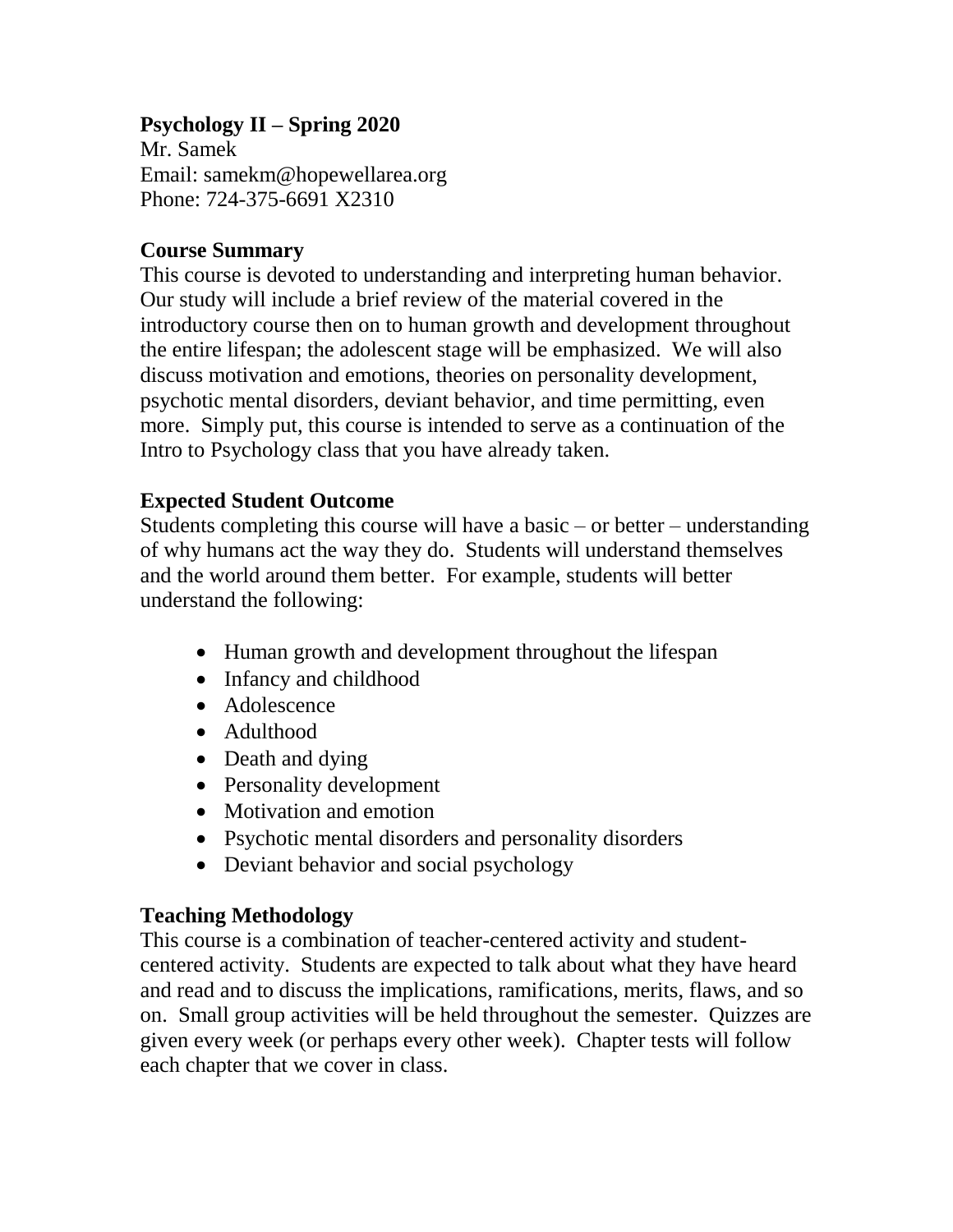## **Grading**

Grades will be determined by the total number of points accumulated; this includes tests, quizzes, essays, projects, and on how well you are fulfilling your responsibilities to read and discuss in class. Attendance matters here, so does the quality and quantity of your in-class participation. I will always reward effort. Tests will be given at the end of each chapter. Any make-up tests/quizzes *may* be in an all-essay form. Final grades will follow Hopewell's standard grading procedures. For example,  $90-100 = A$ ,  $80-89 =$ B, etc.

## **Plagiarism Policy**

Plagiarism is not allowed. Good academic work must be based on honesty; students are expected to do their own work. In the academic community people earn their living through the use of their work, ideas, and words. Their reputation is built, in part, by others using their ideas and giving credit to the author. Students caught plagiarizing will earn no points whatsoever on that particular assignment. Furthermore, they may receive a failing grade for that nine week grading period.

## **Bring Your Own Device (BYOD)**

**Personal devices are no longer allowed** during instructional periods. This is school policy; therefore, it will be followed in my classroom. That means smartphones, cellphones, smart watches, tablets, et cetera, must be turned off and placed in the "phone holder" hanging on the door that leads to the library. Tablets (since they won't fit into the phone holder) must be turned off and placed on the countertop by the world map. This will be done as soon as you enter the room. After class students will retrieve their devices.

#### **Text**

Spencer A. Rathus, *Psychology: Principles in Practice*. (USA: Holt McDougal, 2010.) It's a good textbook. Make sure you read all assigned pages!

## **Homework**

Late homework will be worth a maximum of fifty percent of the normal assignment grade.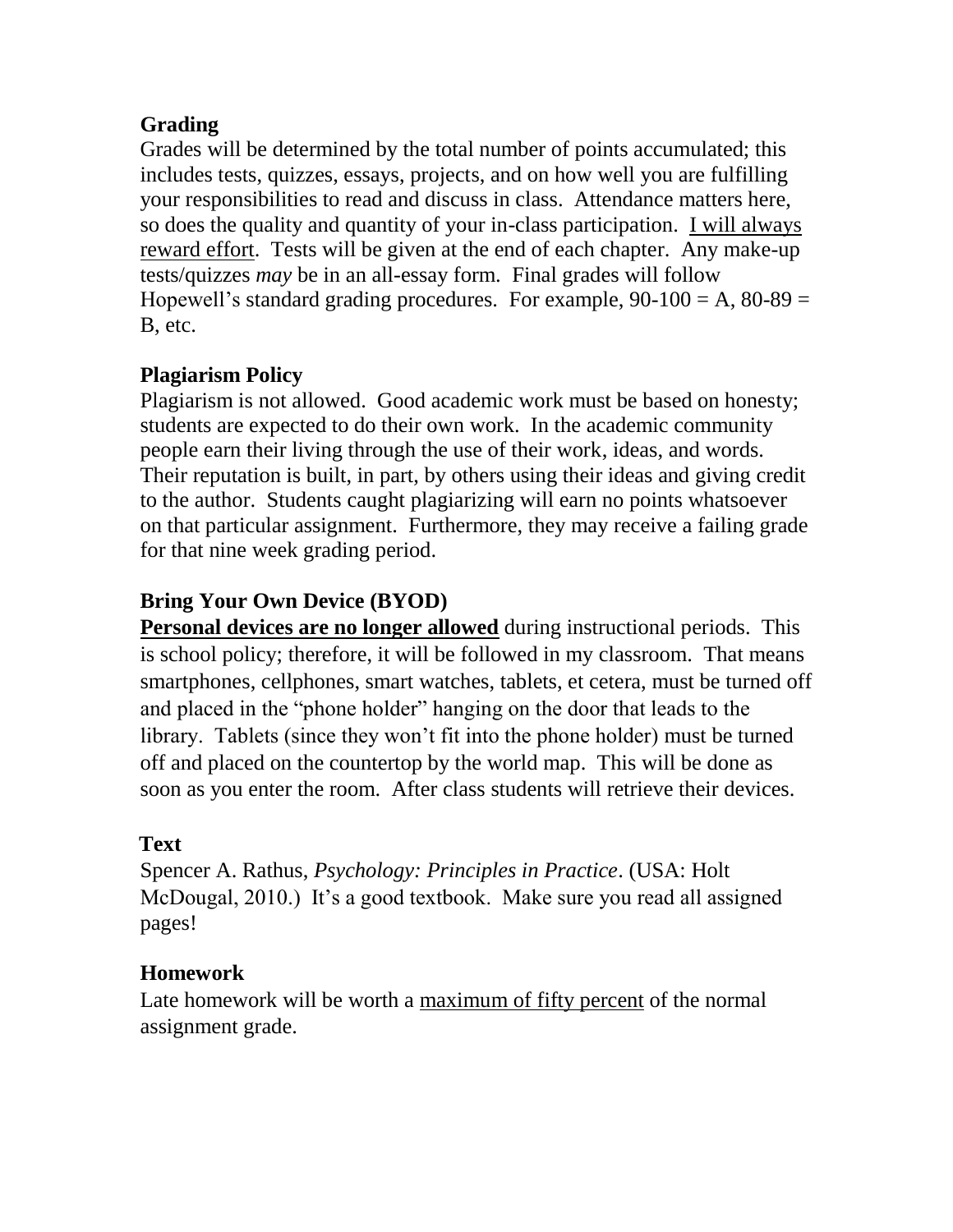### **Rules of Conduct**

The following is a brief list of rules that will be followed by all:

- Be in the classroom on time and be prepared.
- Participate. I reward effort!
- If you eat or drink in class don't make a mess.
- You will work only on psychology.
- All phones/devices will be turned off and placed in the aforementioned phone holder.
- Act like a young adult and I will treat you like one.

**Tentative Curriculum** (the order is subject to change)

#### **Brief review of previous course**

• Introductions – review main ideas from Intro to Psych

## **Chapter 18**

• Psychotic mental disorders – personality disorders

## **Chapters 20 & 21**

• Deviant behavior – social psychology – group behavior

# **Chapter 10**

• Human growth and development – infancy and childhood

# **Chapter 11**

• Adolescence

# **Chapter 12**

• Adulthood – young, middle, late, and death and dying

# **Chapter 13**

• Motivation and emotion

# **Chapter 14**

• Personality development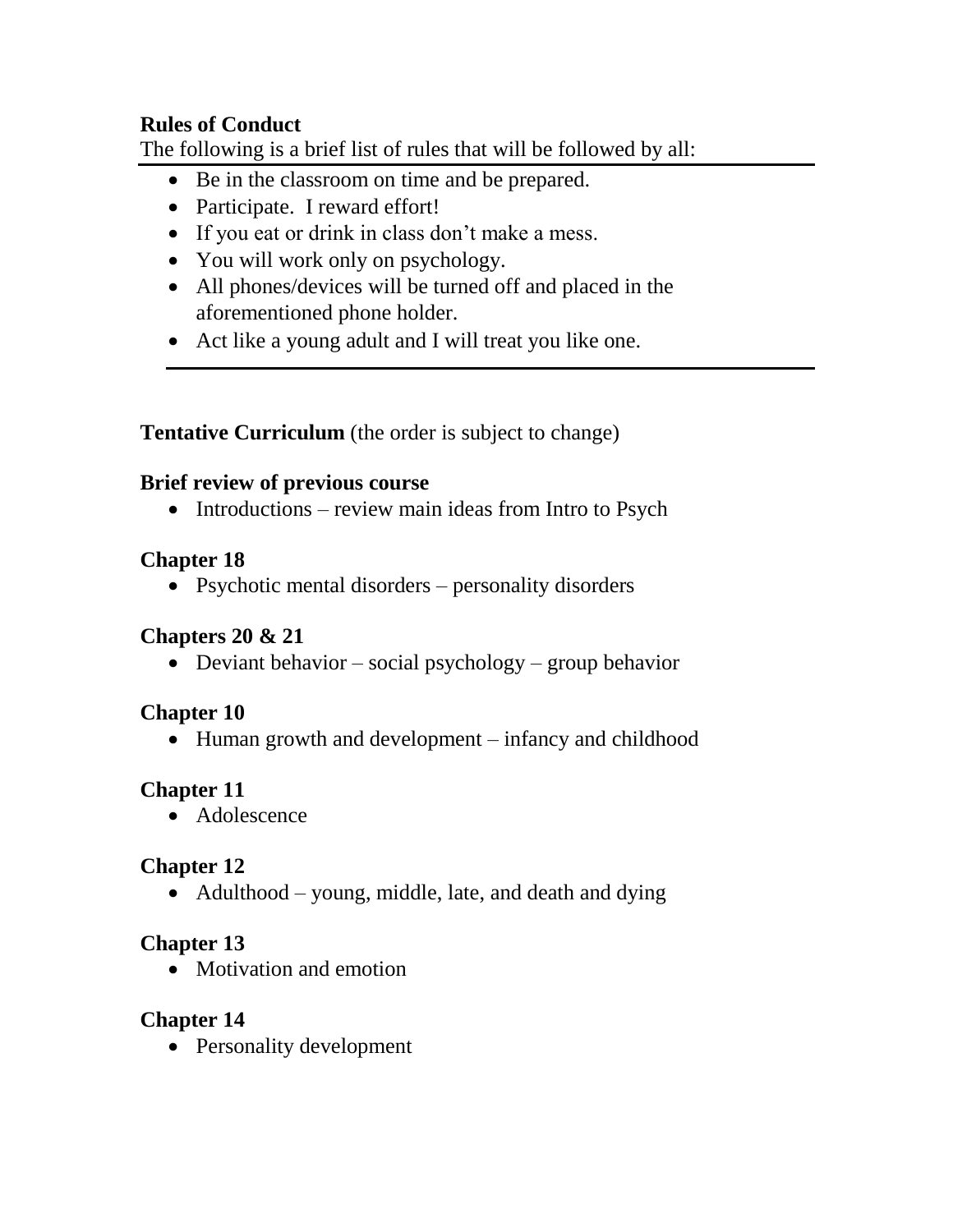### **Website**

All Hopewell teachers have a website. If you miss class and want to see what is due, or when we have an upcoming quiz or test, just do the following:

- Go to Hopewell's website, which is [www.hopewellarea.org](http://www.hopewellarea.org/)
- Click on the tab marked "Schools"
- Click on "High School"
- Click on the link for "Faculty/Staff Directory" (it's on the left)
- Our last names are alphabetized; click on "Samek" and you will arrive at my website.
- If you click on the other link you can email me at my school email address.
- I try to update the website 2-3 times a week.
- You will see links for a syllabus and a study guide. There will always be updated information on assignments.

This syllabus is meant to be a guide to what will probably happen in our class throughout the semester. It is subject to change at my discretion; however, I will give you plenty of advance notice if there are any changes. Any additional reading assignments will be provided well in advance.

There will be one project due near the end of the semester; details TBA. A comprehensive final exam will be given at the end of the semester.

Please do not hesitate to ask questions about the syllabus, expectations, assignments, tests, etc. I hope you enjoy learning; have fun while you do so!